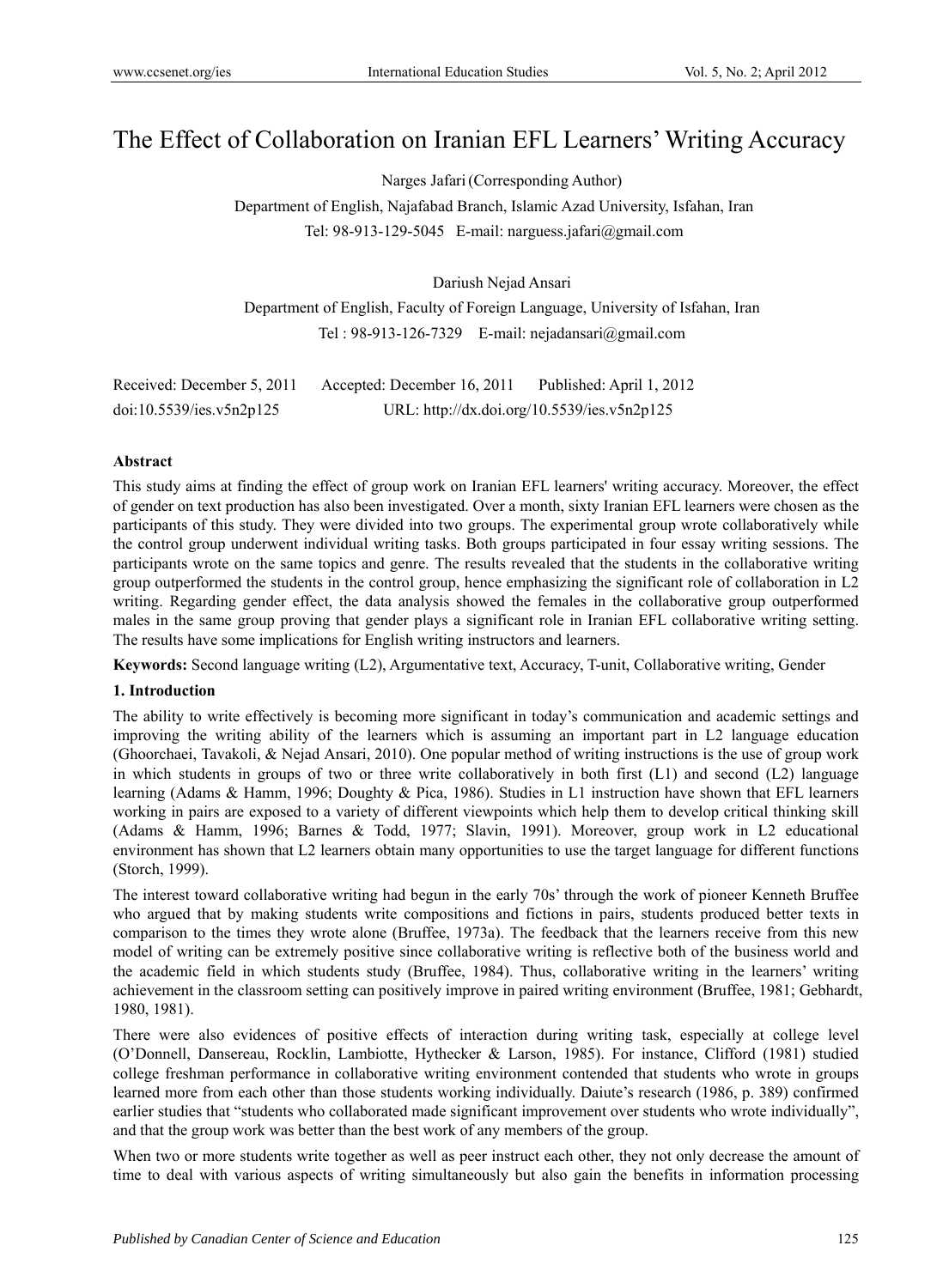terms. The help and the guidance that each member of a pair groups receives, give them many options to process information (Yarrow & Topping, 2001).

Regarding individual versus collaborative pair work, Shi (1998) was concerned with comparing a written text produced collaboratively with another text produced individually by ESL students from three different pre-university writing classes under different conditions including peer-talk previewing discussion, teacher-led previewing discussion, and no discussion. The findings suggest that there was no significance difference among the peer-talk discussion, teacher-led discussion, and no discussion group, the participants in Shi's study produced a wider range of verbs after peer discussion. Moreover, the findings of Shi's study indicated that the teacher-led as well as peer-talk discussions provided scaffolded help for learners to generate varying degrees of vocabulary, to conceptualize their thinking, and to explore their ideas within the given context. Thus, it would be possible to obtain more comparable results about writing performance across different task conditions.

In one of the earliest studies by Storch (1999), which was in the form of small-scale, triad ESL learners from intermediate to advanced L2 proficiency completed three different kinds of grammar-focused exercises including a cloze, a text reconstruction and a short composition. Each type of exercise had also an isomorphic version which was done individually or collaboratively. A comparison between these two kinds of isomorphic versions suggested that collaboration improves the degree of accuracy and has a positive effect on it, but it is subject to change within specific grammatical items. In particular, the findings suggested that cloze and text reconstructions which had been completed collaboratively were more accurate than those completed individually. Furthermore, compositions produced collaboratively not only gained lower scores in terms of complexity but also had a small number of errors and greater amount of error-free clauses.

Also, Franken and Haslett (2002) concentrated on the effect of interactions in L2 writing conditions. As such, they conducted an experiment exploring the effects of interaction on the rhetorical features of summary writing as well as argumentative writing. Twenty-two high school students with various backgrounds took part in the study to investigate whether interaction with a partner led to better quality of text in comparison to the times when they engage in L2 writing individually. In other words, the participants were given 2 options to finish their compositions: write individually or collaboratively. The results depicted that interaction with a peer had specific effects on the texts that the writers produced. The findings also revealed that working individually results in significantly higher mean scores for linguistic accuracy and complexity in a summary writing task. Moreover, the findings implied that interaction with a peer is more effective in argumentative writing tasks where learners are required to have more specific domain knowledge in order to generate ideas and support their ideas as well.

Regarding individual versus collaborative pair work, Storch (2005) studied the effectiveness of collaborative writing on L2 argumentative essays. Her study analyzed both the final product of their writing task (in terms of fluency, accuracy and complexity) as well as the nature of interaction during the task. The results revealed that collaboration among team members leads to many opportunities for idea exchanging and peer feedback. Moreover, the results also indicated that the students who produced the text in pair wrote shorter but grammatically more accurate and more complex texts in comparison to those who produced the texts individually. But the difference between the individual and group work was not statistically significant, suggesting that the reason for this lack of significant might probably have to do with short length of the text and the small sample size, thus there is a need for further research.

Storch (2007) has investigated the benefits of pair work by comparing texts produced by pairs versus those produced by individuals. The study was conducted in four ESL classes. Students in class A completed their task in pairs whereas student in class B completed their task individually. Both class C and Class D had to choose from either of these two conditions (e.g. working individually or collaboratively). All the gathered data had been audiotaped and transcribed for further investigation. Careful analysis of edited texts showed that there was no significant difference in terms of accuracy of tasks completed individually or collaboratively, also analysis of transcribed paired revealed that most pairs engage actively in the word choice. Thus the finding suggested that although group work on grammatical task may not lead to greater levels of accuracy, but it provides L2 learners the opportunity to use L2 language and to learn the language.

Accordingly, Wiggleworth and Storch (2009) conducted a study to investigate the advantages of paired writing in second language contexts among 48 pair writing groups in a number of measures. They compared and contrasted the writing scripts produced by learners working in pairs with those of learners working individually in number of measures like accuracy, fluency and complexity of the texts produced. Participants were also asked to write an argumentative essay in which they should debate the advantages and disadvantages of exam-based assessment. Therefore, 48 pairs of students as well as 48 individuals completed the writing tasks. Results revealed that collaboration had a positive effect on accuracy, but does not affect fluency or complexity.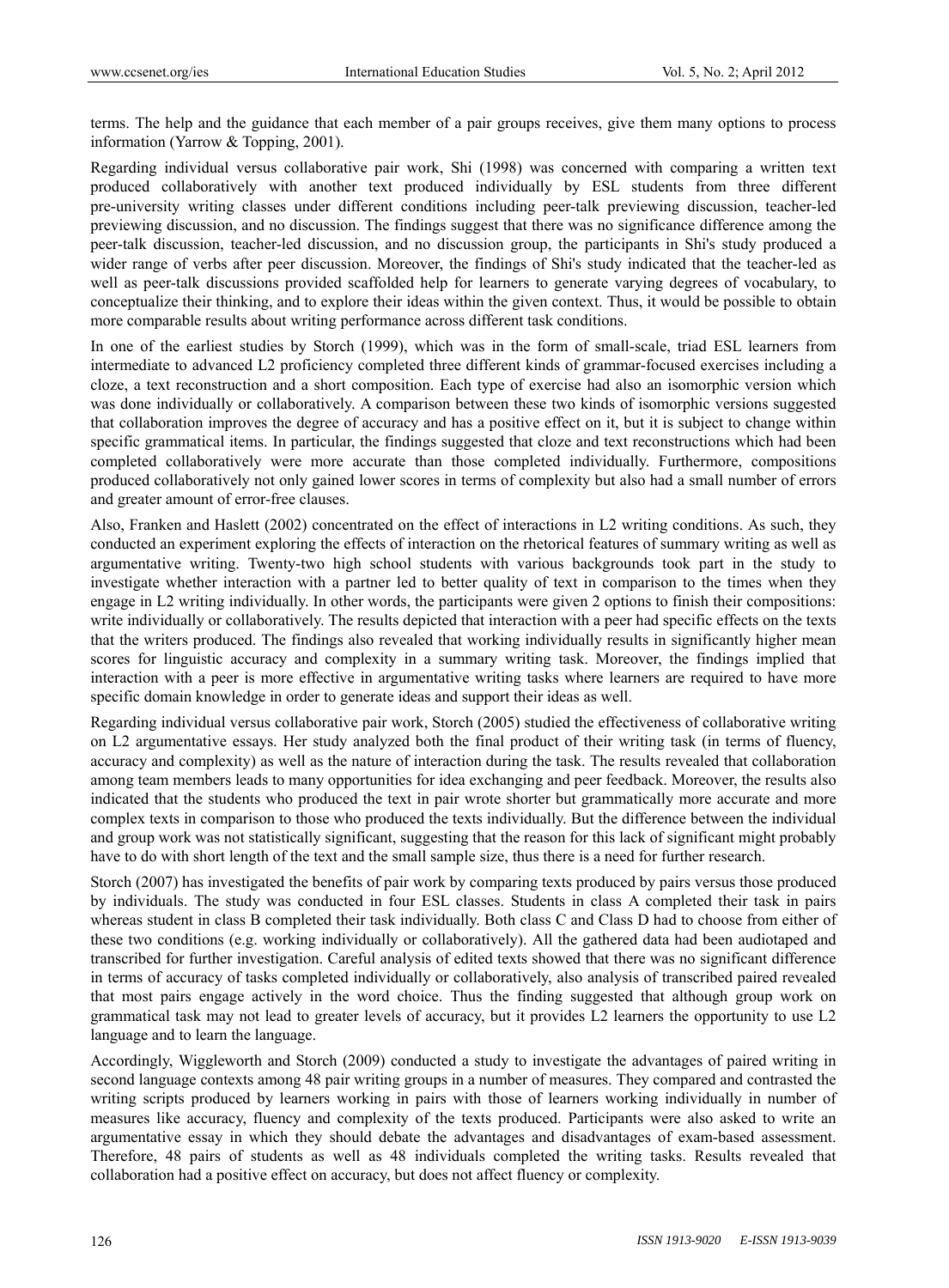Leki (2001) investigated the effect of collaboration in L2 writing. The results revealed that although group work had to be encouraged, but it was not always a positive learning experience for learners. Strauss and U (2007) clearly stated that group work provided lots of learning opportunities for learners such as helping them to express their ideas freely and vividly when they have difficulty to express themselves appropriately in English. Additionally, Mutch (1998) believed that the increased interest toward group work lead not only to improvement in learners' accountability, but it is also a medium of reducing pressure on academic educational environment. Although pair writing is a new phenomenon in foreign/ second language instruction, the impact of such technique on L2 writing improvement is to some extent unclear since there are controversial results gained from different researchers in second language learning

Following the above mentioned lines of research, the present study tries to shed some light on the effect of Iranian EFL pair works on the textual accuracy of the writing task and addressed the following research questions:

- 1) Does collaborative writing improve Iranian EFL learners' writing achievement in terms of accuracy?
- 2) Does gender play any significant roles in the writing achievement of Iranian EFL learners' collaborative groups?

Based on the above questions, the following hypotheses were formulated:

- 1) Collaboration in writing does not have any significant effects on the accuracy of Iranian EFL learners' writing achievement.
- 2) Gender does not play any significant roles in the writing achievement of Iranian EFL learners' collaborative writing groups.

## **2. Method**

## *2.1 Participants*

The participants of this study were selected from among Iranian EFL students at Sobh-e-Sadegh University in Isfahan, Iran. They consisted of 30 male and 30 female learners.The participants were members of the two essay writing classes, both of which were taught by the same instructor.They were between 20 and 27 years old. The learners' EFL proficiency based on the placement test showed that they were all at the intermediate level of proficiency.

## *2.2 Instruments*

The instrument used in this study included Solution Placement Test as well as some writing tasks. The placement test was developed by Lynda Edwards (2007). It consists of 50 multiple-choice items with optional reading and writing sections. The allotted time for testing is about 45 minutes, with further 20 minutes for writing. The argumentative writing topics were selected from the internet site "40 writing topics for argument and persuasion". The main criterion for topic selection was learners' familiarity with the topics as well as their eagerness to generate ideas based on the assigned topics.

# *2.3 Procedure*

The study required that selected EFL learners both in experimental and control groups, attended four successive writing sessions. The class met once in a week for two hours during which EFL learners had some essay writing tasks on argumentative topics that were taken from the Internet site "40 writing topics: argument and persuasion" by Nordquist (n. d.).

This genre was chosen by the researcher in order that the participants analyze the topics logically and improve their reasoning power. The primary basis for topic selection was students' familiarity as well as interest toward the topics. The instructor used the textbook *A Complete Guide to Academic Writing for EFL Learners* by Rahimi and Mehrpour (2010) to exemplify the argumentative texts as well as writing rules and conventions.The EFL learners did not have the permission to use any reference books especially dictionaries during writing essays.The teachers' job was to provide every written text with corrective feedback as well as some suggestions in written form to improve the participants writing achievement.

In the first session, following the placement test, EFL students became informed about the mechanics of argumentative writing and some sample texts provided by the teacher as most learners did not have any clues about this particular type of writing.

In the control group, sixty participants engaged in the task of individual writing without any collaborative activities and the interaction was mainly between the instructor and students.The assigned topics in both groups were the same and the instructor used the same procedure for providing feedback to students' essays written in the classroom.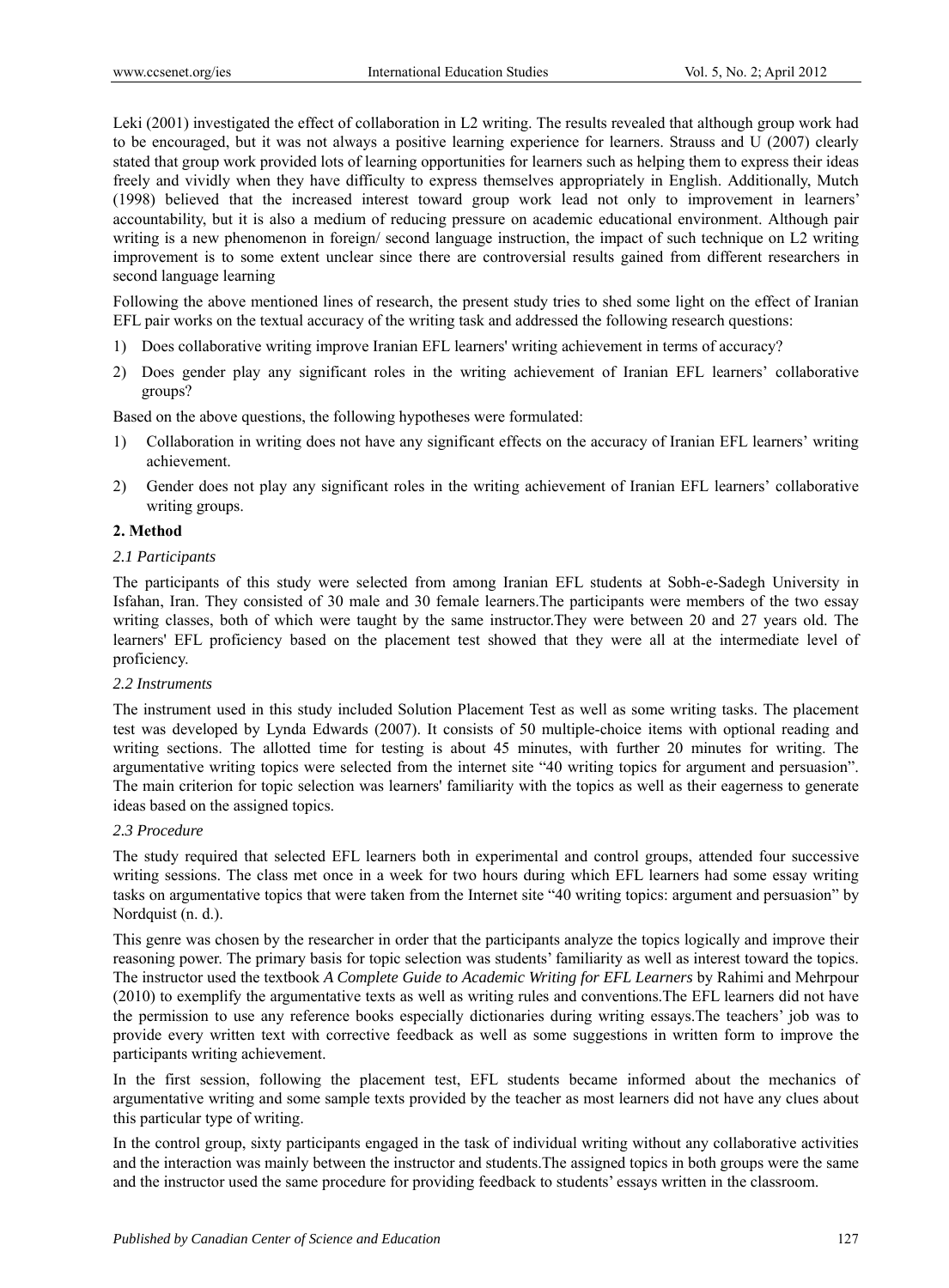In the next two successive practice sessions, students in the experimental group were asked to write about the given topics in pairs. The argumentative topics for these two practice writing sessions were as follows:

- 1) Romantic love is a poor basis for marriage. Agree/ disagree. Give your reasons with specific examples.
- 2) Students should not be required to take physical education courses. Agree/ disagree. Give your reasons with specific examples.

In the experimental groups, sixty EFL learners completed the given argumentative writing task by the joint collaboration of their team members (e.g. self-selection of their partner), as the number of students in both male and female collaborative groups was uneven, there were 6 dyads as well as 1 triad groups for both male and female groups. Each group was required to write one essay collaboratively.

The teacher also walked between the groups, answered students' questions as well as provided support when needed. Also, the instructor provided EFL students with some possible suggestions to make group work a successful and enjoyable activity as follows:

- 1) Clearly explaining to students what collaboration is.
- 2) Structuring the collaborative act carefully.
- 3) Monitoring the pairs.
- 4) Setting time limits for task completion
- 5) Asking the pairs to report their experience of collaboration.

The purpose of these practice sessions was to promote pair work among EFL learners who barely had any professional academic experiences working together. Thus, in every writing session students were required to engage actively through the writing task within the regular time constraint of the classroom provided by the instructor. The written texts were gathered and corrected manually based on the correction scheme adapted from Storch and Wigglesworth (2009), by computing the number of clauses, T-units, as well as Error-Free clauses and Error-Free T-units. Moreover, another English MA student who had enough experience in teaching writing corrected the students' essays in order to arrive at more accurate answers regarding the exact number of clauses, T-units, Error-Free clauses, and Error-Free T-units.

In the last session, the post-test that was another argumentative topic (i.e. the primary mission of universities must be preparing students for the workforce. Agree/ disagree. Give your reasons with specific examples) was given to all control and experimental group members to write individually under the usual time of the classroom. Like the two practice sessions, the instructor gathered and corrected students' written essays.

## **3. Results**

Since there were only two groups involved in this study, a T-test was used to determine if there was any statistically significant difference between the mean score of the experimental and control group.

As it is indicated in Table  $(1)$ , the amount of p-value for both measures of accuracy is  $\leq 0.05$ , thus we assume that there is a significant difference between the performances of the two groups and as such the first hypothesis is rejected. That is, collaborative writing can have a significant effect on the performance of Iranian EFL learners.

In order to answer research question (2), another T-test was performed to investigate the presumed effect of gender on collaboration writing in terms of accuracy (refer to Table 2).

As it is indicated in Table (2), since the amount of p-values for both measures of accuracy are lower than .05, there is a significant difference between measures of accuracy for female pairs. As such, it is safe to say that females in the collaborative group outperform males indicating that gender makes a distinction toward the quality of the text.

## **4. Discussion**

The purpose of this study was to investigate the effect of pair work on textual accuracy. The results of the data analysis revealed that when learners worked collaboratively on the same argumentative writing task, they produced more T-units as well as more Error-Free T-units in comparison to the times when they were working individually. As it is taken from other earlier studies (Donato, 1994), when a group of learners working together to accomplish a task, they use team members' morphological knowledge and as such they produce more accurate text. The first result illustrates why learners in the experimental group managed to produced more accurate texts than the learners in the individual group. It sounds that the process of collaboration and working together among group members toward the same goal has played a significant role in the overall performance of the learners who attempted the task collaboratively.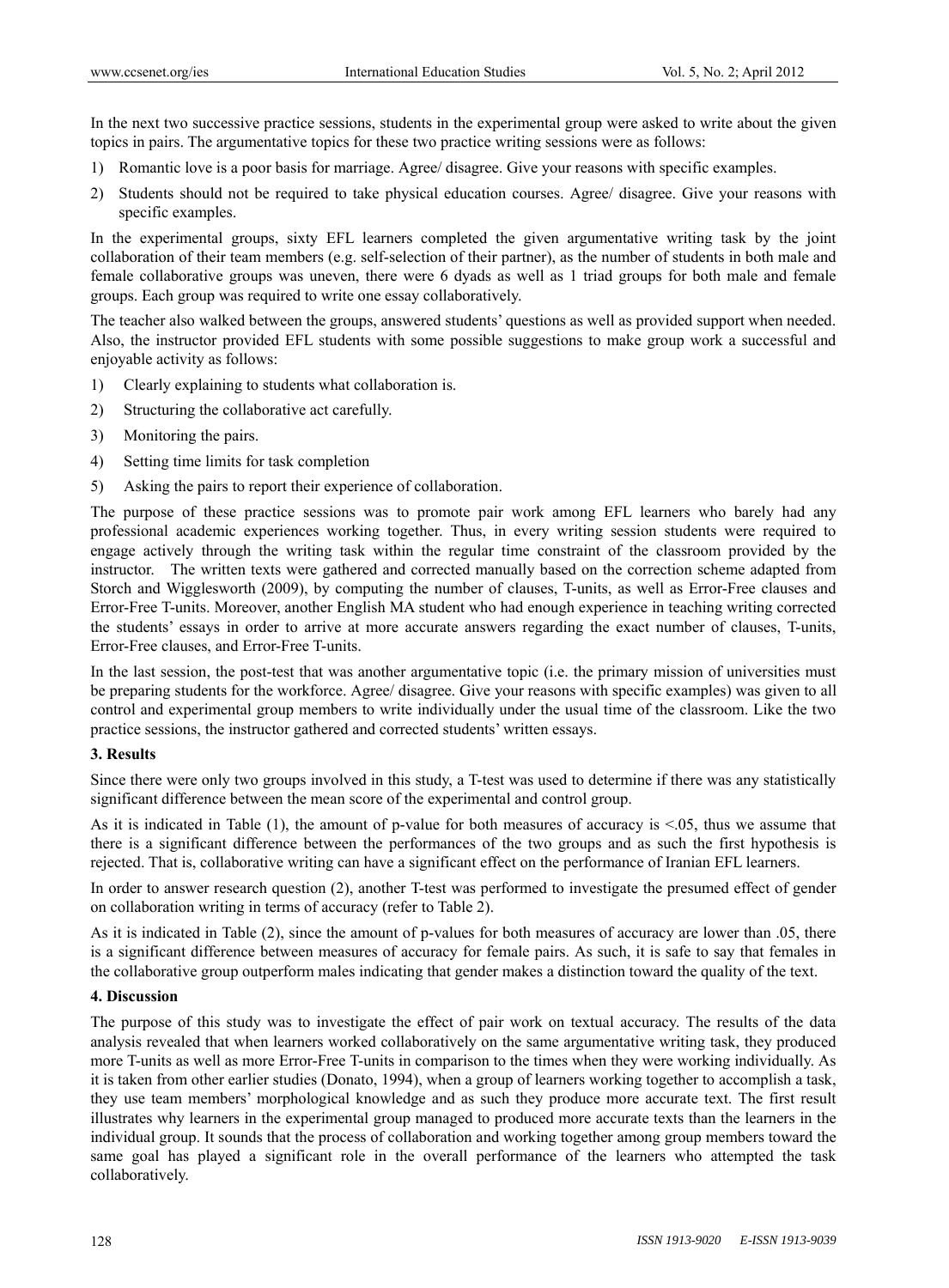Additionally, the improved accuracy observed among collaborative writing groups may be due to increased motivation to focus on grammatical accuracy. Another reason is that each learner in collaborative groups engaged in revision process and as such learners were engaged in the multi-revision process which actually led to more accurate texts.

Moreover, as it is clear from Table (2), the effect of gender has also been discussed. It is revealed that there is a significant difference between female participants since the p-values for both measures of accuracy are lower than .05 and as such the researcher can assume that female participant (e.g. individual as well as collaborative groups) produces more accurate T-units and clauses.

#### **5. Implications**

The implications of this study can have some theoretical and practical implications. As for the theoretical aspect, this study can provide some hints for those researchers who are interested in developing a comprehensive model for L2 writing process. Considering the practical implications, in nearly all writing classes teachers feel responsible to provide corrective feedback to all individual student writings, collaborative writing can be beneficial for teachers in the sense that collaboration among students can result in more accurate texts as learners receive feedback from each other not just from their teacher. Students also benefit from the results of this study as collaborative writing gives them a sense of accountability for their group members improvement.

#### **References**

Adam, D. M., & Hamms, M. (1996). *Cooperative Learning, Critical Thinking and Collaboration across the Curriculum.* Springfield, IL: Charles Thomas.

Barnes, D., & Todd, F. (1977). *Communication and Learning in Small Groups*. London: Routled and Kegan Paul.

Bruffee, K. A. (1973). Collaborative Learning: Some Practical Models. *College English.* 34, 634-643. http://dx. doi.org/ 10.2307/375331

Bruffee, K.A. (1981). Collaborative Learning. *College English.* 43(7), 745-747. http://dx. doi.org/10.2307/376907

Bruffee, K.A. (1984). Collaborative Learning and the Conversation of Mankind. *College English.* 46, 635-652. http://dx.doi.org/10.2307/376924

Clifford, J. (1981). "Comparing in Stages: The Effects of a Collaborative Pedagogy." *Research in the Teaching of English.* 15, 37-53.

Diatue, C. (1986). "Do 1 and 1 make 2? Patterns of Influence by Collaborative Authors." *Written Communication.*  3(3), 383-408.

Donato, R. (1994). Collective scaffolding in second language learning. In J. P. Lantolf, & G. Appel (Eds.). *Vygotskian approaches to second language research* (pp.33-56). Norwood, NJ: Ablex.

Doughty, C., & Pica, T. (1986). Information Gap Tasks: Do they Faciliate Second Language Acquisition? *TESOL Quarterly.* 20, 305-325. http://dx.doi.org/10.2307/3586546

Edward, L. (2007). *Solution Placement Test.* Oxford: Oxford University Press.

Franken, M., & Haslett, S. (2002). When and Why Talking Can Make Writing Harder. In S. Ransdell, & M. L. Barbier (Eds.). *New Directions for Research in L2 Writing* (pp. 208-229). Dordrecht, the Netherlands: Kluwer Academic. http://dx.doi.org/10.1007/978-94-010-0363-6\_11

Gebhardt, R. (1980). Teamwork and Feedback: Broadening the Base of Collaborative Writing. *College English,* 42(1), 69-74. http://dx.doi.org/10.2307/376038

Gebhardt, R. (1981). Richard Gebhardt Responds. *College English.* 43(7), 747-749. http://dx.doi.org/10.2307/ 376908

Ghoorchaei, B., Tavakoli, M., & Nejad Ansari, D. (2010). The Impact of Portfolio Assessment on Iranian EFL Students' Essay Writing: A Process-oriented Approach. *GEMA online Journal of Language Studies.* 10(3), 35-51.

Leki, I. (2001). 'A narrow thinking system': Nonnative-English-speaking students in group projects across the curriculum. *TESOL Quarterly.* 53 (1), 39-67. http://dx.doi.org/10.2307/3587859

Mutch, A. (1998). Employability or Learning? Group Work in Higher Education. *Education and Training.* 40 (2), 50-56. http://dx.doi.org/10.1108/00400919810206884

Nordquist, N. (n. d.). 40 Writing Topics: Argument & Persuasion. [Online] Available: http://grammar.about. com/od/developingessays/a/topicargumt07.htm (December, 2011)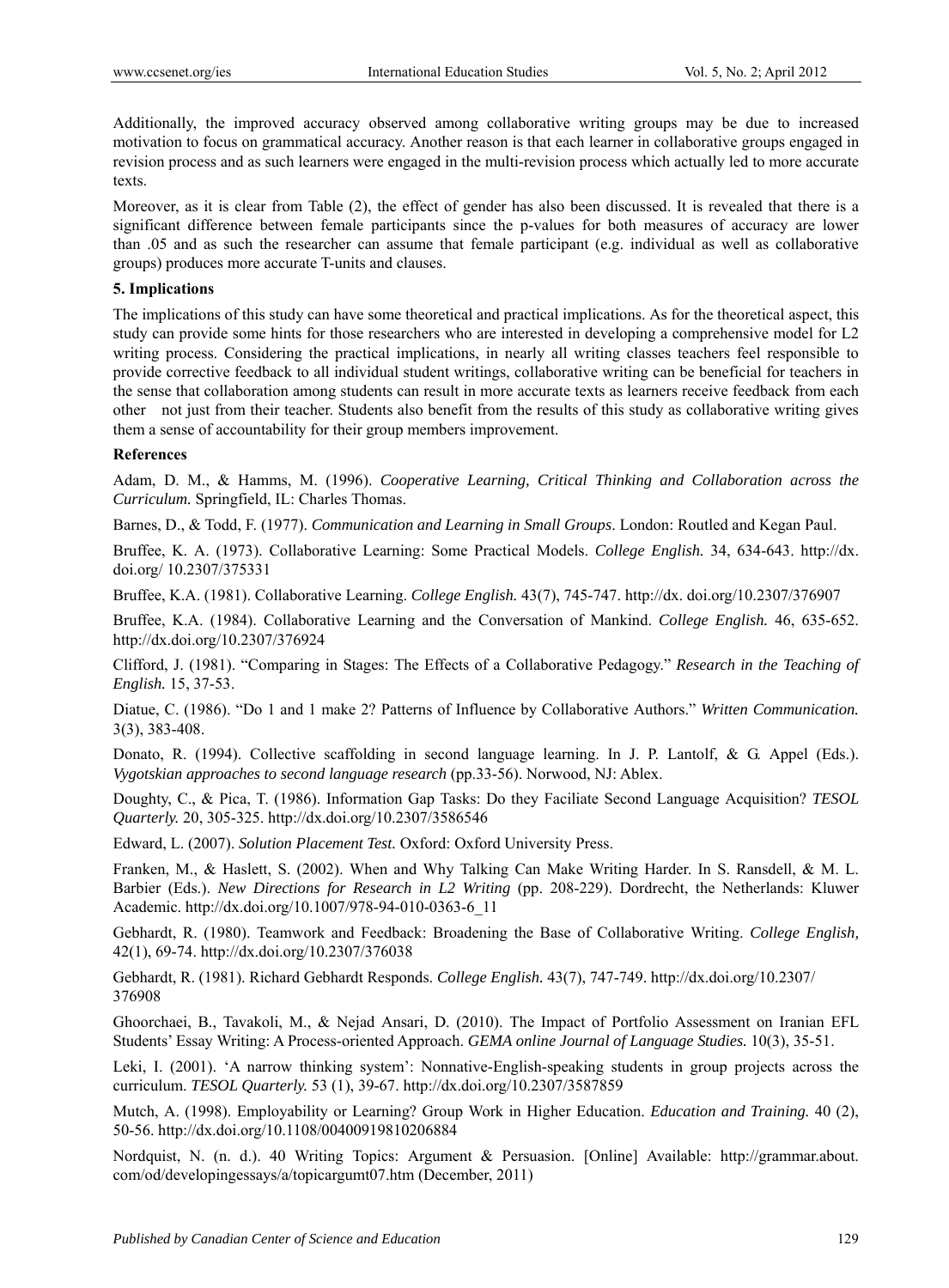O' Donnell, A. M., Dansereau, D. F., Rockin, T., Lambiotte, J. C., Hythecker, V. I., & Larson, C. O. (1985). Cooperative Learning: Direct Effects and Transfer. *Written Communication,* 2(3), 307-315.

Rahimi, M., & Mehrpour, S. (2010). *A Complete Guide to Academic Writing for EFL Learners.* Shiraz: Shiraz University Press. (Chapter 8).

Shi, L. (1998). Effects of Pre-writing Discussions on Adult ESL Students' Compositions. *Journal of Second Language Writing.* 7(3), 319-345. http://dx.doi.org/10.1016/S1060-3743(98)90020-0

Slavin, R. E. (1991). *Cooperative Learning: Theory, Research and Practice*. Englewood Cliffs, NJ: Prentice- Hall.

Storch, N. (1999). 'Are two heads better than one?' Pair Work and Grammatical Accuracy'. *Systems.* 27 (3), 363-374. http://dx.doi.org/10.1016/S0346-251X(99)00031-7

Storch, N. (2005). 'Collaborative Writing: Product, Process and Students' Reflections'. *Journal for Second Language Writing,* 14 (3), 153-173. http://dx.doi.org/10.1016/j.jslw .2005.05.002

Storch, N. (2007). Investigating the Merits of Pair Work on a Text Editing Task in ESL Classes. *Language Teaching Research,* 11, 143–159. http://dx.doi.org/10.1177/1362168807074600

Storch, N., & Wiggleworth, G. (2009). Pair versus Individual Writing: Effects on Fluency, Complexity and Accuracy. *Language Testing,* 26(3), 445-466. http://dx.doi.org/10.1177/0265532209104670

Strauss, P., & U, A. (2007). Group Assessments: Dilemma Facing Lecturer in Multicultural Classrooms. *Higher Education Research and Development.* 26(2), 147-161. http://dx.doi.org/10.1080/07294360701310789

Yarrow, F., & Topping, K. J. (2001). Collaborative Writing: The Effects of Metacognitive Prompting and Structured Peer Interaction. *British Journal of Educational Psychology,* 71, 261-282. http://dx. doi.org/10.1348/ 000709901158514PMid:11449936

| Levene's Test<br>for Equality<br>of Variances |                                          |       | T-test for Equality of Means |          |        |                      |                    |                          |                                                 |                       |
|-----------------------------------------------|------------------------------------------|-------|------------------------------|----------|--------|----------------------|--------------------|--------------------------|-------------------------------------------------|-----------------------|
|                                               |                                          | F     | Sig.                         | T        | Df     | Sig.<br>$(2-tailed)$ | Mean<br>Difference | Std. Error<br>Difference | 95% Confidence<br>Interval of the<br>Difference |                       |
|                                               |                                          |       |                              |          |        |                      |                    |                          | Lower                                           | Upper                 |
| T-units<br>T-units                            | Error-free Equal variances<br>to assumed | 1.234 | .271                         | $-2.898$ | 58     | .005                 | $-.12053$          | .04159                   |                                                 | $-0.20378$ $-0.03729$ |
|                                               | Equal variances<br>not assumed           |       |                              | $-2.898$ | 55.679 | .005                 | $-.12053$          | .04159                   |                                                 | $-.20386$ $-.03721$   |
| Error-free<br>Clause<br>Clause                | Equal variances<br>to assumed            | 4.849 | .032                         | 2.883    | 58     | .006                 | .13213             | .04582                   | .04040                                          | .22385                |
|                                               | Equal variances<br>not assumed           |       |                              | 2.883    | 51.073 | .006                 | .13213             | .04582                   | .04014                                          | .22412                |

Table 1. The Result of T-test for Accuracy